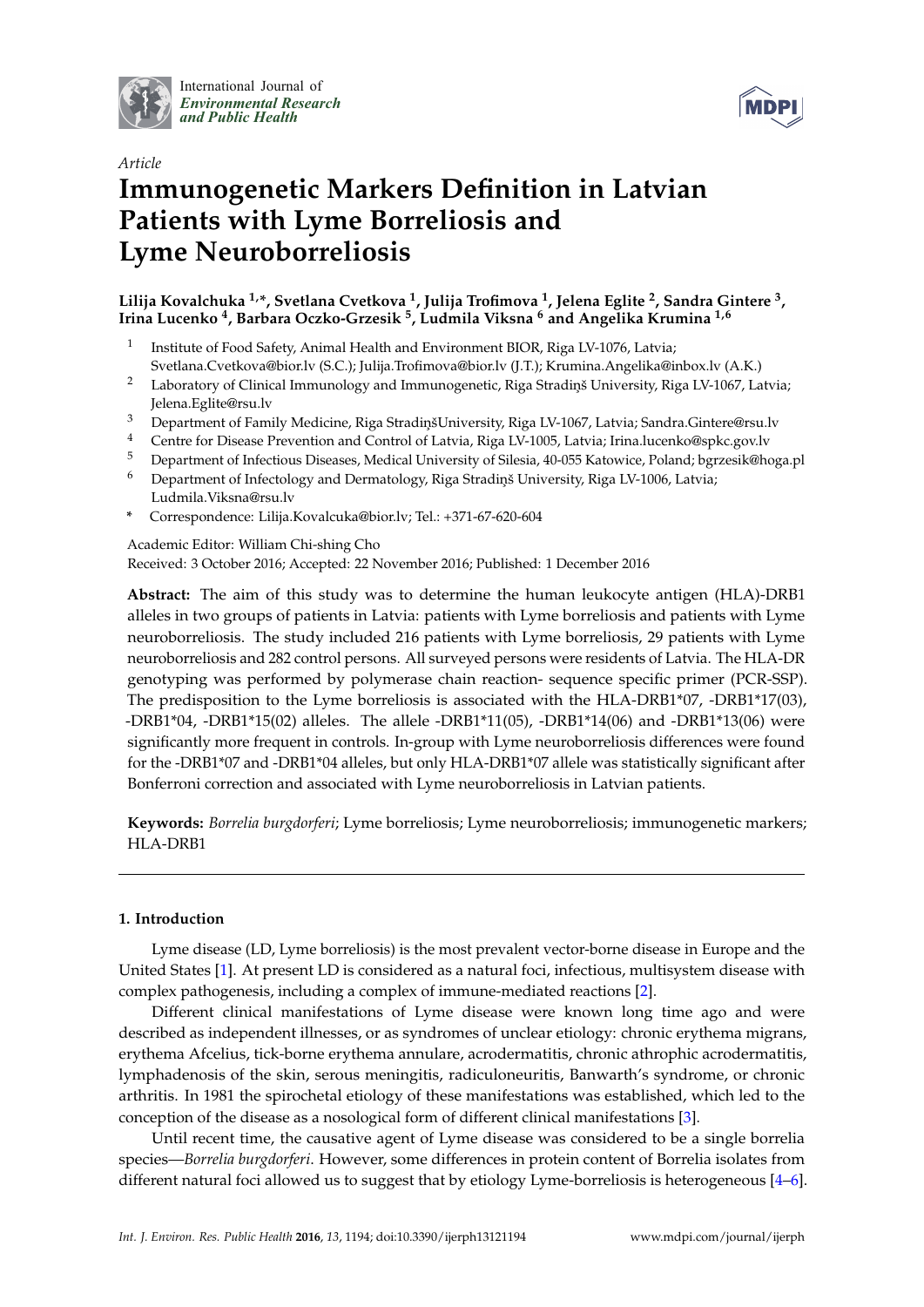At present 10 genome groups have been identified, relating to the complex *Borrelia burgdorferi sensu lato*, which are unevenly distributed along the globe [\[7](#page-7-5)[–9\]](#page-8-0). In Europe and Asia there have been identified groups such as *B. burgdorferi sensu stricto*, *B. garinii*, *B. garinii* (type NT29), *B. afzelii*, *B. valaisiana* (group VS116), *B. lusitaniae* (group PotiB2), *B. japonica*, *B. tanukii* and *B. turdae*, but in America, the groups *B. burgdorferi s.s.*, *B. andersonii* (group DN127), 21038, CA55 and 25015 have been found. As to the discovery of *B. japonica* in Japan, it is, apparently, nonpathogenic for humans. It is worth mentioning, that at present, the pathogenic potential of the group VS116 (*B. valaisiana*) is also not clear.

#### *1.1. Impact of Borrelia Diversity on Pathogenicity and Clinical Symptoms*

Results of different studies and clinical observations of the last years allow us to suggest that the characteristics of organ damage of a patient depend on the species of Borrelia [\[10,](#page-8-1)[11\]](#page-8-2). The data have been obtained by finding an association between *B. garinii* and neurological exposures, *B. burgdorferi s.s.* and Lyme-arthritis, and *B. afzelii* and chronic atrophic dermatitis. Thus, the observed differences in the clinical picture of Lyme disease show that the patient may have basically genetic heterogeneity of the complex *B. burgdorferi sensu lato* in different nosoareal sites of this infection [\[12\]](#page-8-3).

#### *1.2. The Vector (Ixodes)*

Lyme borreliosis is transmitted by ticks of the *Ixodes ricinus* complex. Considering these facts, the term "Lyme Disease" is currently understood as a whole group of etiologically independent *Ixodes* tick-borne borreliosis. In Europe, the principal vector is *I. ricinus*, and in Asia it is *I. persulcatus* [\[13–](#page-8-4)[15\]](#page-8-5). Notably, both species of *Ixodes* are common in Latvia.

In 1986 the first case of Lyme borreliosis was registered in Latvia. According to the official statistics, around 300 cases of LB are logged every year (Table [1\)](#page-1-0) [\[16](#page-8-6)[–18\]](#page-8-7). The largest number of cases was registered in 2010. Moreover, most of the cases of this disease are registered through epidemiological history (attached tick) and presence of clinical signs (erythema migrans), since other means of tick borreliosis diagnosis are still not advanced. This, undoubtedly, does not reflect the real amount of tick borreliosis infections in the country, where cases of Lyme disease have been recorded in all four regions (Kurzeme, Vidzeme, Zemgale, and Latgale) [\[16](#page-8-6)[,18\]](#page-8-7).

*Ixodes ricinus*, which can transfer several pathogens simultaneously, is the most widespread tick in Europe [\[19–](#page-8-8)[24\]](#page-8-9). In Poland, a neighboring country, an increased incidence of Lyme has been also observed over the last decade (Table [1\)](#page-1-0) [\[20\]](#page-8-10). The number of people infected in 2009 (8.783 persons) had increased by almost 58% in 2015 (up to 13,870 people), which is higher, according to statistics, than in other European countries.

<span id="page-1-0"></span>

| Years                           | 2010 | 2011 | 2012 | 2013 | 2014 | 2015 |
|---------------------------------|------|------|------|------|------|------|
| Latvia, per 100,000 inhabitants | 39.5 | 38.9 | 35.6 | 22.4 | 23.5 | 24.9 |
| Poland, per 100,000 inhabitants | 23.6 | 23.8 | 22.8 | 33.1 | 36.0 | 35.4 |

**Table 1.** Number of Borreliosis cases, per 100,000 inhabitants in Latvia and Poland.

Source: Centre of Disease Prevention and Control (CDPC) of Latvia (Latvia) [\[18\]](#page-8-7); "Choroby zakaźne w Polsce", PZH for years 2010–2015, LD (Poland) [\[20\]](#page-8-10).

It is assumed that climate change, with milder winters and a longer growing season, has contributed to the increased incidence in endemic areas over the past three decades [\[21–](#page-8-11)[25\]](#page-8-12). Ticks have a long life cycle, including three active life stages (larva, nymph, and adult). In addition, they are able to feed themselves on more than 300 different vertebrate species [\[24,](#page-8-9)[26\]](#page-8-13). Moreover, populations of large animals such as deer and wild boar are more numerous in suburban areas around cities in Europe, which has led to the development of populations of mites shifting the natural cycles of transmission of certain pathogens, and, as a consequence, to an increased risk of disease in humans in many European countries [\[24](#page-8-9)[–27\]](#page-8-14).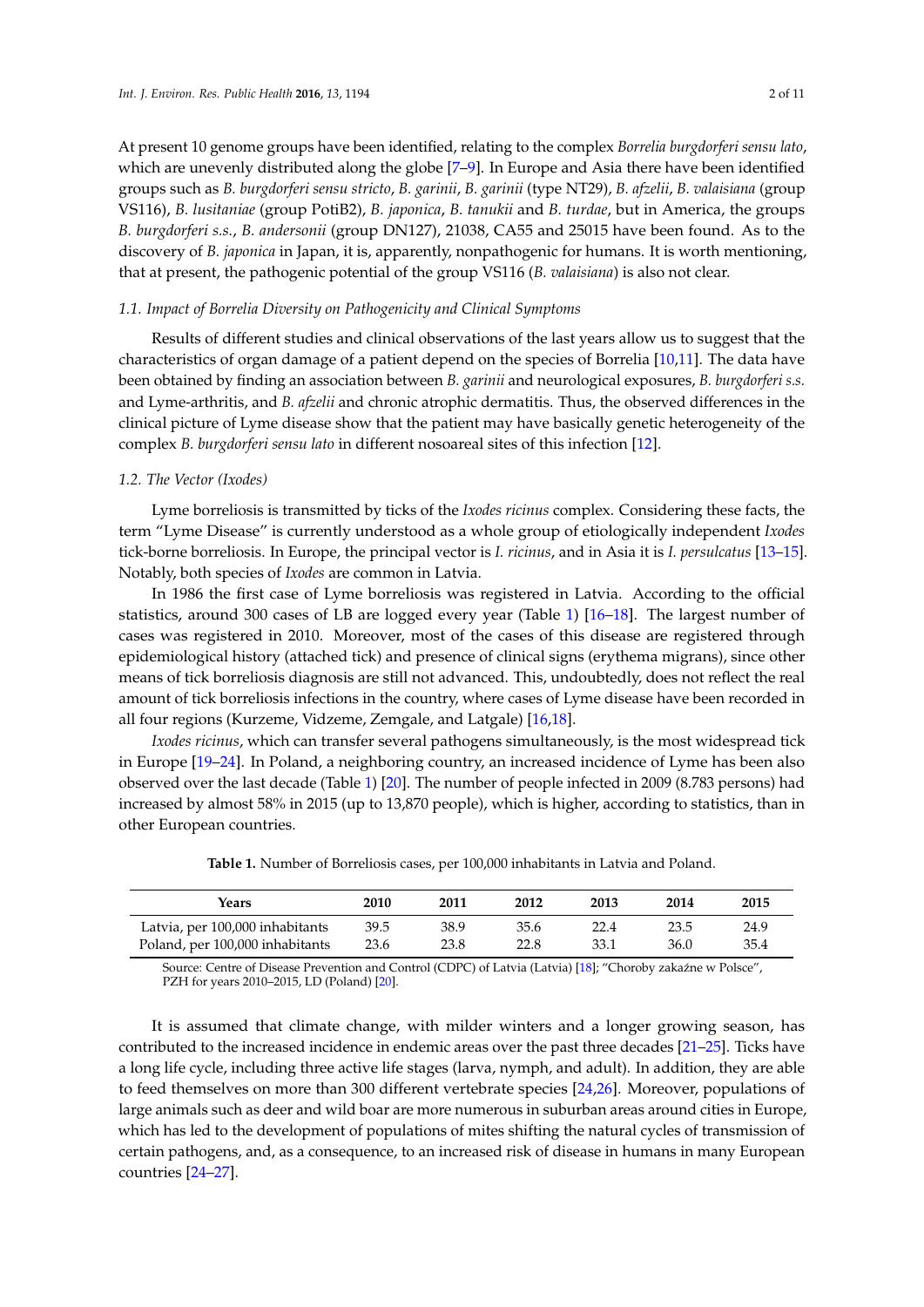Lyme borreliosis present a serious danger to the human health, because it may result in long-term inability to work and disability. Currently, Lyme disease pathogenesis is not fully understood. The unpredictable character of the disease course, possible severity and duration of disease that determines the further quality of life for the individual, raises concerns. Nevertheless, the question remains: what are the conditions in the process of interaction between micro-and macroorganism set the course of the disease, severity, outcome and complications? The possibility of serious chronic forms of the disease, of course, depends not only on the properties of a virus infection, but also on the genetically determined host reactivity. Because Human Leukocyte Antigen (HLA) molecules are the products of genes of the immune response, significant polymorphisms in these genes may lead to differences in susceptibility and (or) resistance to infection. The aim of this study was to identify disease-associated HLA-DRB1 alleles in Latvian patients with Lyme borreliosis and Lyme neuroborreliosis.

#### **2. Materials and Methods**

#### *2.1. Characteristics of Persons Participating in the Study*

The study included 216 patients with an established diagnosis of Lyme borreliosis and 282 healthy (control) persons. The included patients' ages ranged from 18 to 68 years. The majority of patients were between 32 and 55 years of age, representing 60.4% of the total studied. The clinical diagnosis was confirmed at the Infectology Center of Latvia. Diagnoses were based on two-step serum immunoglobulin (Ig)M and IgG testing using enzyme-linked immunosorbent assay (ELISA) and immunoblots. In suspected cases of neuroborreliosis, cerebrospinal fluid assays were performed with estimation of *B. burgdorferi*-specific intrathecal antibody production. The control group consisted of blood donors aged from 18 to 65 years. Most of them, about 65.9%, were 20–35 years of age. According to the European rules on donation, they had been tested in the Riga State donor center. All patients and healthy persons were residents of Latvia.

All subjects gave their informed consent for inclusion before they participated in the study. The study was conducted in accordance with the Declaration of Helsinki, and the protocol was approved by the Ethics Committee of the Riga Stradins University under the number 2012-05-E9-2. The approval was signed by the Chairman of the Committee Dr. Olafs Brūvers and seven members of the committee 31.05.2012.

## *2.2. HLA Typing*

Immunogenetic examinations were performed at the Laboratory of Clinical Immunology and Immunogenetics, Riga Stradinš University. Blood samples (2.5 mL) were collected from the subjects in tubes containing anticoagulant (EDTA) and centrifuged ("Hettich zentrifugen", mikro 22 R, Tuttlingen, Germany) at 2500 rpm for 15 min, and the Buffy-coat was conserved at −20 ◦C until use. The genomic DNA was extracted from proteinase-K-treated peripheral blood leukocytes using the routine "salting-out" method [\[28\]](#page-8-15). The DNA was stored in tris-EDTA (TE) buffer (10 mL Tris-HCl, pH 7.5, and 2 mL 0.5 M Na2 EDTA per litter of distilled water). The DNA concentration, around 100–200 µg/mL was determined by fluorescence with a DNA fluorimeter.

HLA-DR genotyping by polymerase chain reaction (PCR) with sequence-specific primers (PCR–SSP) for DRB1\*01 to DRB1\*10 was performed [\[28](#page-8-15)[–30\]](#page-9-0). The reaction mixture (15  $\mu$ L) included 1.0 μL DNA, 1.5 μL PCR buffer (50 mM KCl, 1.5 mM MgCl<sub>2</sub>, 10 mM Tris-HCl (pH 8.3)), 0.6 μL dNTPs (25 mmol/L), 1.0 µL specific primers (0.2 mmol/L), and 0.5 U of the *Taq* DNA polymerase (Promega, Madison, WI, USA). The reaction mixture was subjected to 45 amplification cycles, each consisting of denaturation cycle at 94 °C (60 s), annealing cycles at 67 °C (40 s), and extension cycles at 65 °C (10 s). PCR products were visualized by agarose-gel electrophoresis [\[29](#page-9-1)[,30\]](#page-9-0). After addition of 2 M loading buffer, the PCR reaction mixtures were loaded in agarose gels pre-stained with ethidium bromide  $(0.5 \mu L/mL)$  gel). Gels were run for 15 min at 10 V/cm gel in 0.5 mM TBE  $(0.89 \text{ M Tris}, 0.89 \text{ M boric})$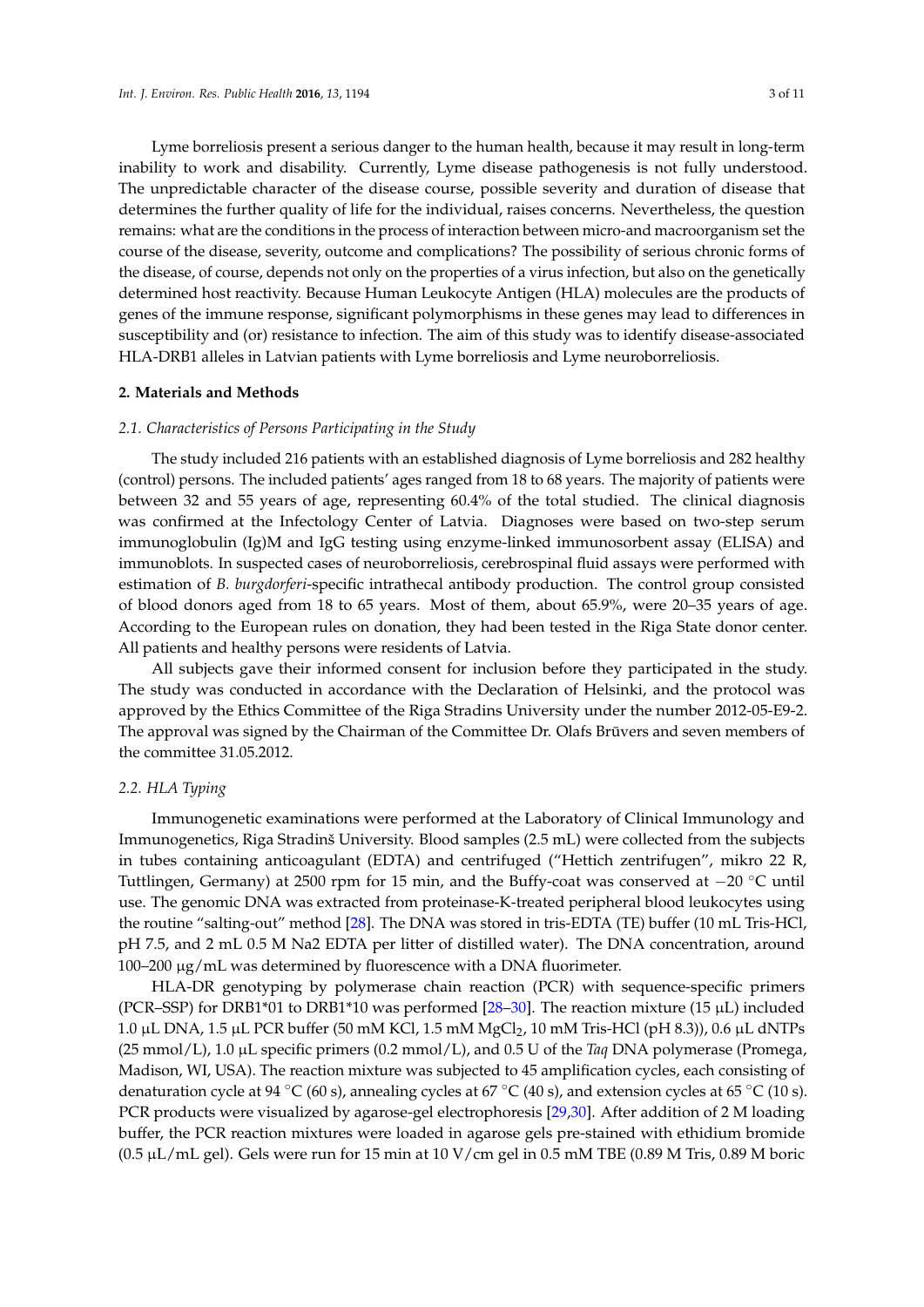acid and 0.02 M EDTA in aqueous solution) buffer and then were examined under ultraviolet (UV) illumination and recorded [\[29](#page-9-1)[,30\]](#page-9-0).

#### *2.3. Statistical Analysis*

The significance of differences in individual subtypes between patients and controls were performed using the Chi square test, with the Bonferroni correction, or Fisher's Exact Test when necessary [\[31\]](#page-9-2). Application of Mantel-Haenszel or Yates correction was performed for statistical assessment of the heterogeneity in risk. Data were considered statistically significant when *p* value was less than or equal to 0.05. Moreover, to account for multiple comparisons, the observed *p* values were corrected (*pc*) for the number of alleles when locus was considered alone, thereby increasing the overall stringency of the significance testing. The odds ratios (OR), with 95% confidence intervals (95% CI), were calculated using the Simple Interactive Statistical Analysis (SISA) statistics online [\(http://home.clara.net/sisa/\)](http://home.clara.net/sisa/) website, to evaluate the risk of the individual developing the disease while having a particular HLA type.

#### **3. Results**

#### *3.1. Clinical Characteristics of the Patient Group Participating in the Study*

Traditionally, all patients were divided into three groups. The first group consisted of patients with stage I of the early period of the disease, when the pathogen gets into the skin after the tick bite (Table [2\)](#page-3-0).

<span id="page-3-0"></span>

|         | <b>Early Localized Disease/</b><br>Stage I (<30 Days), $n = 118$ |    | * Early Disseminated Disease/<br>Stage II (>30 Days), $n = 90$ |      |    | Late Disseminated Disease/<br>Stage III (>6 Months), $n = 8$ |   |
|---------|------------------------------------------------------------------|----|----------------------------------------------------------------|------|----|--------------------------------------------------------------|---|
|         | $\%$                                                             | n  |                                                                | $\%$ | n  |                                                              | n |
| $EM(-)$ | 13.6                                                             | 16 | $EM$ (-)                                                       | 37.8 | 34 |                                                              |   |
|         |                                                                  |    | <b>LNB</b>                                                     | 25.5 | 23 | LNB                                                          | 6 |
|         |                                                                  |    | Cardiac LB                                                     | 08.9 | 08 |                                                              |   |
|         |                                                                  |    | LA                                                             | 12.2 | 11 |                                                              |   |
|         |                                                                  |    | Mix/others                                                     | 46.7 | 48 | Mix/others                                                   |   |

**Table 2.** Distribution of clinical borreliosis manifestations in patients from Latvia.

Abbreviations: EM (-): nonerythematous form; LNB: Lyme neuroborreliosis; LB: Lyme borreliosis; LA: Lyme arthritis; \* the groups with prevalent symptoms.

Incubation period was 1–32 days (on average 12 days). The stage was characterized by the development of a complex of inflammatory-allergic changes of the skin in the area of the tick bite, exposed in a specific way, characteristic for Lyme borreliosis-like skin manifestations—erythema (erythema migrans, EM). Erythema migrans was not observed in 16 persons (about 13.6% of the patients). Benign lymphoma of the skin is considered as one of the few clinical manifestations of Lyme's disease, together with ring-type EM, characterized by a single infiltrate, or dissemination of platelets. Subjects experienced a rather satisfying wellness, showing a weak syndrome of general intoxication. Part of the patients complained of flu-like symptoms, fever, myalgia and arthralgia. In some cases conjunctivitis was observed.

The second group consisted of patients with stage II of the early period, when the introduction of Borrelia in various organs happens. This stage is characterized by high clinical polymorphisms with the possibility of Borrelia to enter into the organs and tissues and cause mono- and polyorgan damage. At the pathogen dissemination stage it was possible to identify the prevalent group of symptoms—neurological, cardiac, mixed—which determines the variant of the clinical process. Specifying the variant of the course of the disease helps us to define the severity of the pathologic process. Time of exposure—1 to 3 (sometimes up to 6) months. Damage of skeletomuscular apparatus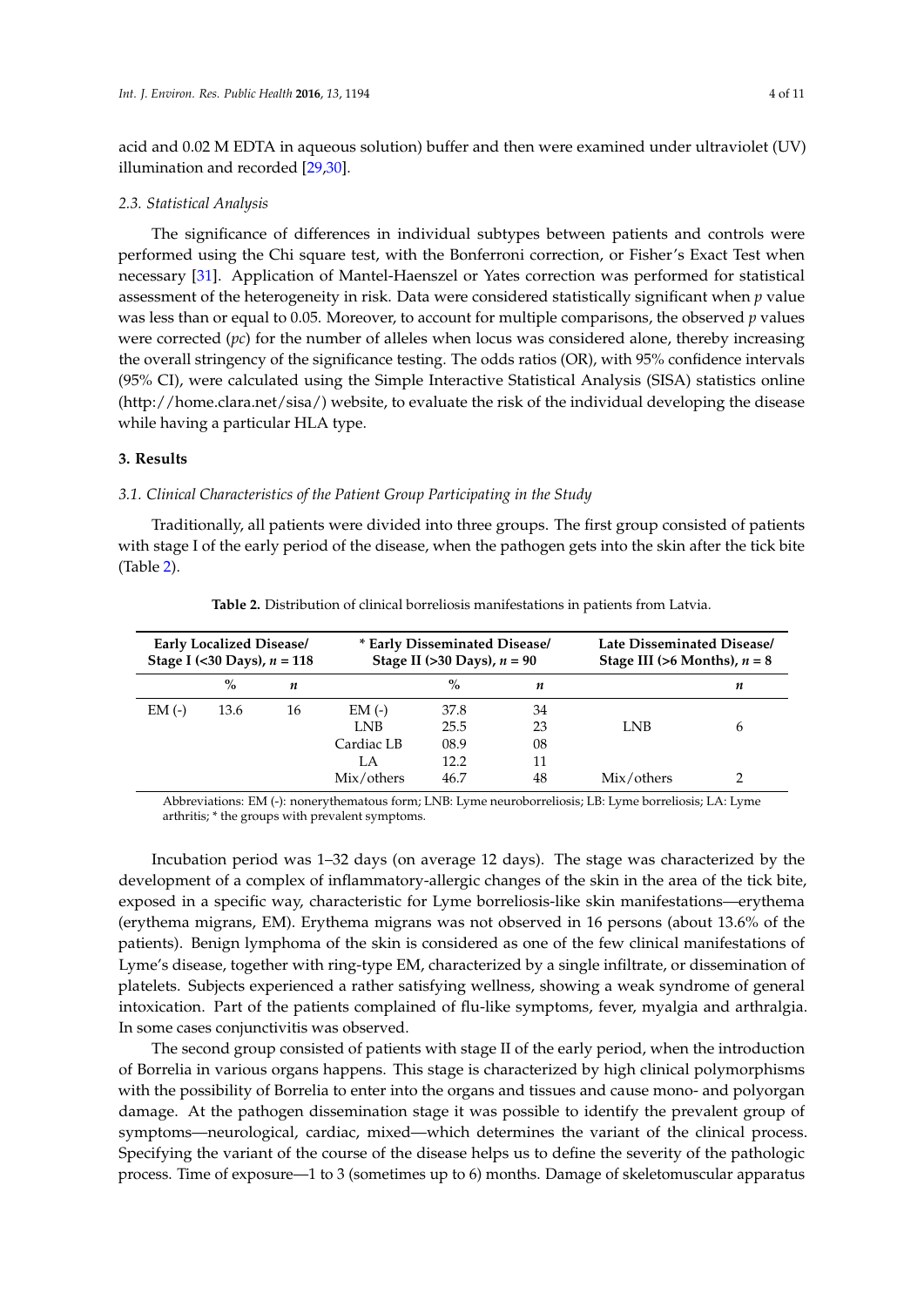was observed, such as arthralgia, tendonitis, bursitis, myalgia, and ostealgia, short attacks of recurrent arthritis, myositis, and panniculitis in 12.2% of the patients, which equals the incidence of *B. burgdorferi sensu stricto*.

The signs of the damage to the central and peripheral nervous system were observed, such as meningitis, mono- or polyneuritis, cranial-cerebral neuritis, quite often—facial nerve neuritis, movement radiculoneuritis, myeloradiculitis in 25.5% of the patients. All these syndromes can be observed in combinations.

Damage to the cardiovascular system was observed more rarely than the damage to the nervous system, and it does not show any characteristic features. The incidence of the damage to the cardio-vascular system made up 8.9% of the whole group (in Europe 0.2%–8.0%) [\[4](#page-7-3)[,32\]](#page-9-3). Quite commonly, skin conditions and neurological symptoms were observed in parallel in some patients. Less common manifestations of borreliosis infection were eye damage: conjunctivitis, eye myositis, keratitis, inflammation of the optical nerve.

The third group included eight patients (3.7% of the total group) with the late disseminated disease stage and incubation periods of more than 6 months. Six persons from the group were diagnosed with neuroborreliosis, mainly, with mono-or polyneuritis, or neuritis of the facial nerve, and two persons with mixed pathologies.

The division of the disease into stages is relative, and can be applied to the disease, if only considered as a whole. Sometimes no stages may be observed at all, in some cases there may be only I stage, but sometimes the disease is exposed by one of the late stage symptoms (Table [2\)](#page-3-0).

#### *3.2. Immunogenetic Examinations of Group with Lyme Borreliosis*

Our next step was to identify HLA-DRB1 alleles in two groups of patients: in the total group with LB (Table [3\)](#page-4-0) and the group with LNB (Table [4\)](#page-5-0). Earlier, we have described a DR association in Latvian patients with LB [\[17\]](#page-8-16), but the study group was not big enough. For the genetic correlations is important that a sufficiently large number of people be included in the study. With the series of 216 patients with LB, the present study is the largest tested to date, while Latvian patients with neuroborreliosis are described for the first time.

| <b>LB</b> Patients<br>$(n = 216)$ |    | Controls<br>$(n = 282)$ |    | <b>OR</b> | $(95\% \text{ CI})$ | <i>p</i> -Value | <i>pc</i> -Value | $\chi^2$          |
|-----------------------------------|----|-------------------------|----|-----------|---------------------|-----------------|------------------|-------------------|
| $\%$                              | N  | $\frac{0}{0}$           | N  |           |                     |                 |                  |                   |
| 10.9                              | 47 | 12.6                    | 71 | 0.85      | $0.56 - 1.28$       | 0.408           | ND               | 0.68 <sub>M</sub> |
| 12                                | 52 | 8.2                     | 46 | 1.54      | $0.99 - 2.39$       | 0.042           | 0.452            | 3.73 Y            |
| 10.9                              | 47 | 10.8                    | 61 | 1.01      | $0.66 - 1.53$       | 0.974           | ND               | 0.00              |
| 11.1                              | 48 | 7.4                     | 42 | 1.55      | $0.98 - 2.45$       | 0.046           | 0.483            | 3.99 M            |
| 8.1                               | 35 | 5.1                     | 29 | 1.63      | $0.95 - 2.79$       | 0.059           | ND               | 3.56 M            |
| 11.1                              | 48 | 7.4                     | 42 | 1.55      | $0.98 - 2.45$       | 0.046           | 0.483            | 3.99 M            |
| 3.9                               | 17 | 9.8                     | 55 | 0.38      | $0.21 - 0.68$       | 0.0004          | 0.006            | 11.49 Y           |
| 4.2                               | 18 | 5.5                     | 31 | 0.75      | $0.40 - 1.40$       | 0.336           | ND               | 0.66Y             |
| 4.9                               | 21 | 8.5                     | 48 | 0.55      | $0.31 - 0.96$       | 0.025           | 0.298            | 4.50 Y            |
| 2.8                               | 12 | 5.3                     | 30 | 0.51      | $0.24 - 1.05$       | 0.048           | 0.498            | 3.91 M            |
| 10.6                              | 46 | 6.6                     | 37 | 1.70      | $1.06 - 2.73$       | 0.021           | 0.257            | 5.35 M            |
| 2.8                               | 12 | 3.7                     | 21 | 0.74      | $0.34 - 1.59$       | 0.409           | ND               | $0.42$ Y          |
| 2.8                               | 12 | 3.4                     | 19 | 0.82      | $0.37 - 1.80$       | 0.595           | ND               | $0.12$ Y          |
| 2.3                               | 10 | 4.1                     | 23 | 0.56      | $0.24 - 1.24$       | 0.124           | ND               | 1.86 Y            |
| 1.6                               | 7  | 1.6                     | 9  | ND        | ND                  | ND              | ND               | ND                |
|                                   |    |                         |    |           |                     |                 |                  |                   |

<span id="page-4-0"></span>**Table 3.** The frequency of DRB1\* alleles studied in-patients with Lyme borreliosis and healthy controls from Latvia.

The bold alleles are statistically significant  $(p < 0.05)$ . Abbreviations: ND: not defined; OR: odds ratio; CI: confidence interval; *p*-value (probability); *pc*-value (probability after Bonferroni adjustment); M: Mantel-Haenszel; Y: Yates corrected; χ<sup>2</sup>: Chi-Squares test.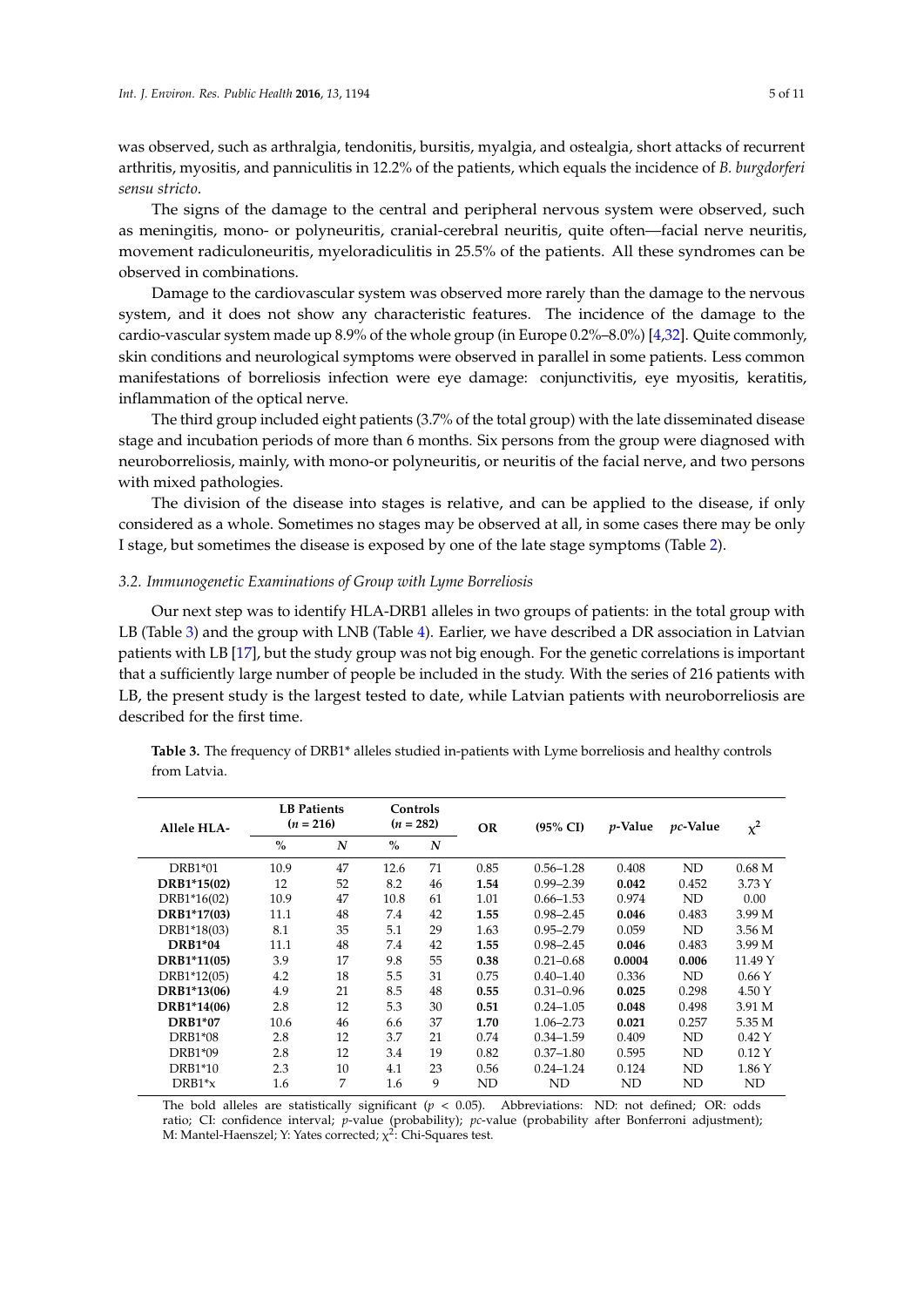Typing of all fourteen alleles DRB1were investigated. The frequency of DRB1\* alleles in Latvian patients with Lyme borreliosis and control group are shown in Table [3.](#page-4-0) The predisposition to the Lyme disease is associated with the HLA-DRB1\*07 (odds ratio 1.70; *p* = 0.021), HLA-DRB1\*17(03) (odds ratio 1.55; *p* = 0.046), HLA-DRB1\*04 (odds ratio 1.55; *p* = 0.046) and HLA-DRB1\*15(02) (odds ratio 1.54;  $p = 0.042$ ) alleles (Table [3\)](#page-4-0). Although, these three differences were no longer significant when the pc value was corrected for the number of alleles (Table [3\)](#page-4-0).

Moreover, the allele -DRB1\*11 (odds ratio 0.38; *p* = 0.0004), -DRB1\*14 (odds ratio 0.51; *p* = 0.048) and -DRB1\*13 (odds ratio 0.55;  $p = 0.025$ ) was rarer in borreliosis patients and significantly more frequent in controls. For -DRB1\*14 and -DRB1\*13 alleles this detected HLA-DRB1 differences were not significant after Bonferroni correction (Table [3\)](#page-4-0). Probably, only HLA-DRB1\*11 allele (9.8 percent vs. 3.9 percent; odds ratio 0.38; *pc* = 0.006) has a protective effect in the pathogenesis of Lyme disease.

#### *3.3. Immunogenetic Examinations of Group with Lyme Neuroborreliosis*

Patients with LNB were examined separately. We analyzed a group with LNB, as the majority of Latvian patients have neurological complications (Table [2\)](#page-3-0). The group included 29 persons (23 patients with stage II plus six patients with stage III). All patients had signs of damage to the central and peripheral nervous system. 25.5% expressed painful meningoradiculitis (with inflammation of the nerve roots), quite often—neuritis of the facial nerve, mono- or polyneuritis, often—meningitis, traumatic brain neuritis, and motion radiculoneuritis. All these syndromes can be observed in combination. The distribution of HLA-DRB1\* alleles in LNB patients is presented in Table [4.](#page-5-0)

| Allele HLA-    | <b>LNB Patients</b><br>$(n = 29)$ |                | Controls<br>$(n = 282)$ |    | <b>OR</b> | $(95\% \text{ CI})$ | <i>p</i> -Value | <i>pc</i> -Value | $\chi^2$          |
|----------------|-----------------------------------|----------------|-------------------------|----|-----------|---------------------|-----------------|------------------|-------------------|
|                | $\%$                              | N              | $\frac{0}{0}$           | N  |           |                     |                 |                  |                   |
| DRB1*01        | 5.2                               | 3              | 12.6                    | 71 | 0.38      | $0.09 - 1.30$       | 0.096           | ND               | 2.76 M            |
| DRB1*15(02)    | 15.5                              | 9              | 8.2                     | 46 | 2.07      | $0.88 - 4.71$       | 0.060           | ND               | 2.68Y             |
| DRB1*16(02)    | 6.9                               | 4              | 10.8                    | 61 | 0.61      | $0.18 - 1.84$       | 0.352           | ND               | 0.86 <sub>M</sub> |
| DRB1*17(03)    | 5.2                               | 3              | 7.4                     | 42 | 0.68      | $0.16 - 2.38$       | 0.377           | ND               | 0.40 <sub>M</sub> |
| DRB1*18(03)    | 5.2                               | 3              | 5.1                     | 29 | 1.01      | $0.24 - 3.61$       | 0.589           | ND               | 0.09 <sub>M</sub> |
| <b>DRB1*04</b> | 15.5                              | 9              | 7.4                     | 42 | 2.28      | $0.97 - 5.23$       | 0.033           | 0.375            | 3.54 Y            |
| DRB1*11(05)    | 3.4                               | 2              | 9.8                     | 55 | 0.33      | $0.05 - 1.43$       | 0.113           | ND               | 1.81 Y            |
| DRB1*12(05)    | 3.4                               | $\overline{2}$ | 5.5                     | 31 | 0.61      | $0.10 - 2.73$       | 0.388           | ND               | 0.44 <sub>M</sub> |
| DRB1*13(06)    | 5.2                               | 3              | 8.5                     | 48 | 0.59      | $0.14 - 2.04$       | 0.276           | ND               | 0.78 <sub>M</sub> |
| DRB1*14(06)    | 1.7                               | 1              | 5.3                     | 30 | 0.31      | $0.02 - 2.20$       | 0.193           | ND               | 1.43M             |
| <b>DRB1*07</b> | 17.2                              | 10             | 6.6                     | 37 | 2.97      | $1.29 - 6.67$       | 0.003           | 0.041            | 8.58 M            |
| DRB1*08        | 6.9                               | 4              | 3.7                     | 21 | 1.88      | $0.53 - 6.08$       | 0.204           | ND               | 0.29 <sub>M</sub> |
| DRB1*09        | 5.2                               | 3              | 3.4                     | 19 | 1.56      | $0.36 - 5.83$       | 0.337           | ND               | 0.50 <sub>M</sub> |
| DRB1*10        | 1.7                               | 1              | 4.1                     | 23 | 0.41      | $0.02 - 2.95$       | 0.325           | ND               | 0.78 <sub>M</sub> |
| $DRB1*_{X}$    | 5.2                               | 3              | 1.6                     | 9  | ND        | ND                  | ND              | ND               | ND                |

<span id="page-5-0"></span>**Table 4.** The frequency of DRB1\* alleles studied in-patients with Lyme neuroborreliosis and healthy controls from Latvia.

The bold alleles are statistically significant (*p* < 0.05). Abbreviations: ND: not defined; *p*-value (probability); *pc*-value (probability after Bonferroni adjustment); M: Mantel-Haenszel; Y: Yates corrected; χ 2 : Chi-Squares test.

In the group of patients with the greatest frequency HLA-DRB1\*07 and -DRB1\*04 alleles (17.2 percent versus 6.6 percent; odds ratio 2.97;  $p = 0.003$ ; and 15.5 percent against 7.4 percent; odds ratio 2.28;  $p = 0.033$ , respectively) were revealed. As well, the frequency of HLA-DRB1\*15 allele (odds ratio 2.07;  $p = 0.060$ ) was higher in LNB patients compared with the controls (Table [4\)](#page-5-0). Despite the fact that the odds ratio in three detected alleles is high enough, the effect of the DRB1\*04 and DRB1\*15 alleles is controversial, because the *pc* value was larger than 0.05 (Table [4\)](#page-5-0).

Only the HLA-DRB1\*07 allele was statistically significant after applying the Bonferroni correction associated with Lyme neuroborreliosis in Latvian patients (odds ratio 2.97;  $pc = 0.041$ ) (Table [4\)](#page-5-0). Otherwise, the frequencies of HLA-DRB1<sup>\*14</sup> (06) and -DRB1<sup>\*11</sup>(05) (odds ratio 0.31;  $p = 0.193$ ; and, odds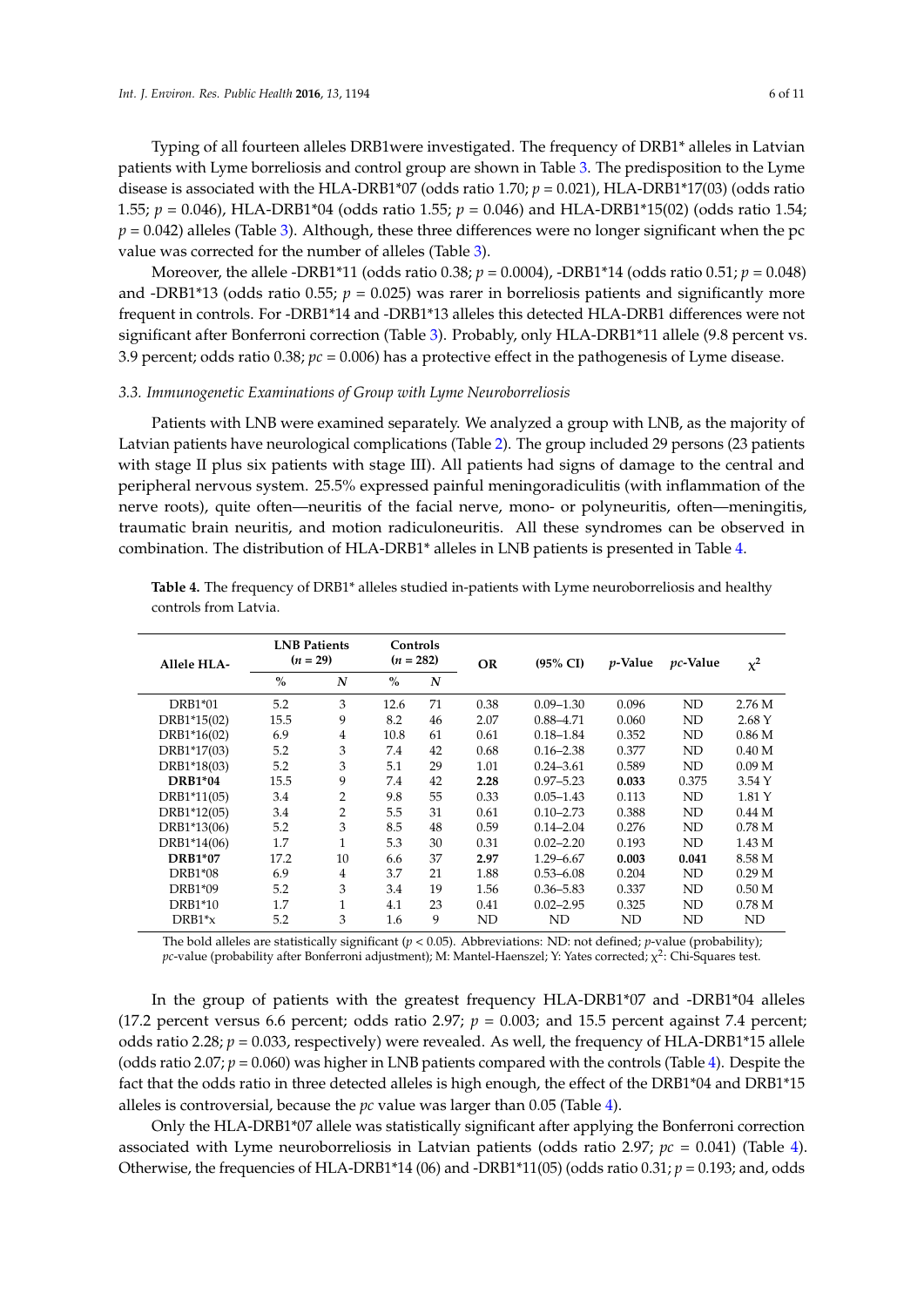ratio 0.33;  $p = 0.113$ , respectively) were lower in LNB patients (Table [3\)](#page-4-0). This data suggest that HLA-DRB1 molecules may have a considerable effect on susceptibility/or protection to Lyme neuroborreliosis.

#### **4. Discussion**

One of the most important currently unsolved problems is the study of peculiarities of interrelationship of the body and pathogenic genotypes of *Burgdorferi s.l.* [\[32](#page-9-3)[,33\]](#page-9-4). Due to this, special interest is paid to the analysis of one of the basic systems of the body, controlling the immune response, HLA, including identification of possible associations with HLA genotypes of clinical features of Lyme disease.

Genetic investigations, conducted with adult patients with Lyme-caused arthritis, showed that molecules of the major histocompatibility complex (MHC) class II—DR2 and DR4, as well the association with anti-OspA-antibodies suggest a chronic course of arthritis and facilitate antibacterial therapy of low efficacy [\[34–](#page-9-5)[39\]](#page-9-6).

Most of the authors have described microbiological, and genetic characteristics of the very causative agent, and also the questions of pathophysiology of Ixodes tick borreliosis in a more detailed way. The research data are based on the results of experimental biochemical, patho-physiological and molecular-genetic methods of research using visualization methods [\[40](#page-9-7)[–43\]](#page-9-8). In the future it will be important to broaden the diagnostic research, considering the regional peculiarities in the development of *Burgdorferi s.l.*, directed at clarifying pathogenetic mechanisms for the development of Ixodes tick borrelioses, which will help in studying the clinical characteristics and improving the tactics of therapeutic-preventive measures in the mentioned group of diseases.

A special place in studying the immunopathogenesis of Lyme Borreliosis is taken by neuroborreliosis [\[44–](#page-9-9)[48\]](#page-10-0). Considering the immunological privilege of the nervous system and suggesting that the high level of proinflammatory cytokines can be the cause of prolonged location of Borrelia in tissues, and in the nervous system too [\[46,](#page-9-10)[49,](#page-10-1)[50\]](#page-10-2), we can assume that these factors determine the development of chronic neuropathology. Earlier pathogenetic peculiarities of Lyme Borreliosis were described at the early infection stage, associated mainly with a certain amount of viable Borrelia in the inflammation site, while in the late stages the autoimmune mechanisms could contribute to the development of the disease. Long-term exposure of the immune system of the human host to the influence of *B. burgdorferi s.l.* is known to induce chronic autoimmune diseases [\[38\]](#page-9-11). Molecular mimicry is one of the autoimmune mechanisms, provoked by the infection, and can be related to the development of arthritis and myocarditis in case of Lyme disease. Triggering of autoimmune mechanisms, directly or indirectly mediated by *B. burgdorferi s.l.* on the basis of molecular mimicry is called one of the possible causes of antibiotic-refractory Lyme disease [\[51\]](#page-10-3).

Alaedini and Latov, investigating the neurological manifestations of the chronic course of Lyme disease, including encephalopathy, myelopathy and peripheral neuropathies, have confirmed the role of autoimmune mechanisms in the development of the disease [\[52\]](#page-10-4). They exposed identical sequences of protein OspA (in DNA context), and DNA, isolated from brain tissues of mammalians. Then, taking a human as an example, it was proved that antibodies to two homologous peptides OspA react with neurons in the brain, spinal cord and spinal ganglia, causing the development of autoimmune inflammation in nerve tissue [\[52](#page-10-4)[,53\]](#page-10-5).

There are only a few data in the scientific literature about the interrelationship between neurological forms of borreliosis with single loci HLA II class. According to the studies on Latvian patients, genetic predisposition plays an essential role in the development of neuroborreliosis, determined by the vector of specific alleles DRB1 loci of HLA system. According to the obtained data, the alleles DRB1\*07 and DRB1\*04 are risk factors for the development of neuroborreliosis in Latvian patients, while the allele DRB1\*07 is prognostically unfavorable from the point of view of the development of severe forms of the disease. Nevertheless, allele DRB1\*11 possesses the definite protective factor. Thus, our data provide a possible explanation for the differential regulation of the immune response in patients with DRB1\*07, DRB1\*04 and DRB1\*11 upon Bb-infection; namely,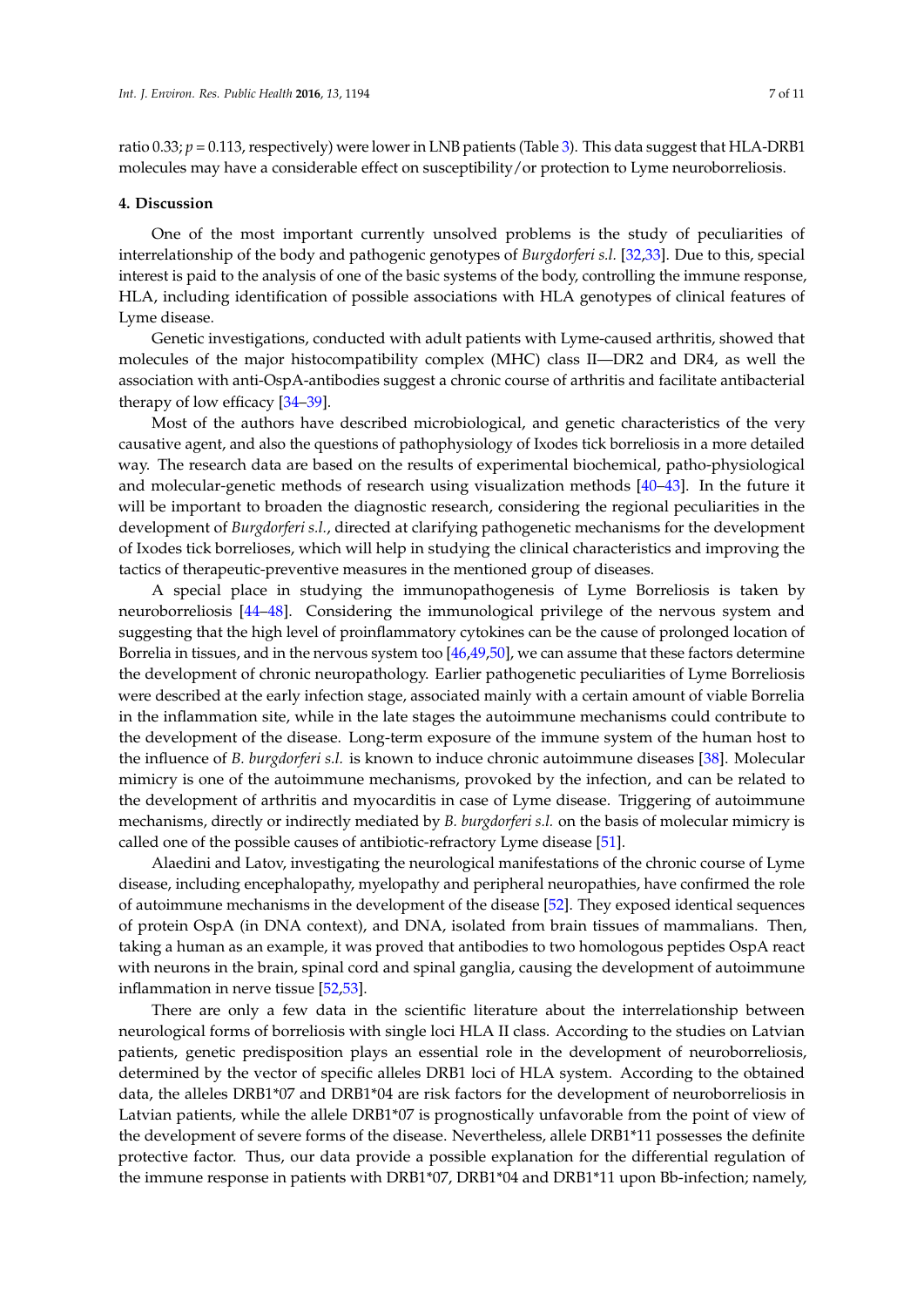HLA-DRB1\*07, and -DRB1\*04 would predispose individuals to chronic disease development by generating an inflammatory milieu for Borrelia, while HLA-DRB1\*11 would exert a protective role through the production of anti-spirochetal antibodies, which bind to the bacteria and eliminate it.

In such a way, despite the 30-year long experience of studying the peculiarities of the relationship between the causative agent LB, *Borrelia burgdorferi s.l.*, tick transmitters and the host's body, it shows that our knowledge about the pathogenesis of the mentioned infection remains insufficient, as it does not allow us to understand the essence of the pathologic process in all its details. Therefore, it is necessary to continue research and extend the range of persons under investigation.

# **5. Conclusions**

The risk of developing a chronic form of borreliosis infection is connected with clinical manifestations of the acute period of the disease, the presence of specific risk markers, and also with the timely and adequate choice of the antibiotic used. During the early stages of Lyme's disease antibiotic therapy is well tolerated, whereas during the later stages the therapy takes longer and is not always successful.

Genotyping of HLA-DRB1 alleles at the very start of the disease can produce valuable prognosis in the development of the disease and the choice of the most optimal therapy. According to the results, the risk alleles for Latvian LB patients are the HLA-DRB1\*07, -DRB1\*17(03), -DRB1\*04 and -DRB1\*15(02) alleles, whereas, the development of severe forms of neuroborreliosis is strongly associated with the HLA-DRB1\*07 allele. In contrast, the HLA-DRB1\*11 allele has a certain protective effect in the pathogenesis of LB. The data obtained may find use in clinical practice for prediction of possible severe disease form development in patients with a certain HLA-genotype.

**Acknowledgments:** This work was supported by the European Social Fund (ESF) project "Support for doctoral study program and scientific degree receiving in Riga Stradins University, agreement No. 2009/0147/1DP/1.1.2.1.2/09/IPIA/VIAA/009".

**Author Contributions:** Lilija Kovalchuka carried out the HLA typing and drafted the manuscript. Svetlana Cvetkova participated in the design of the study and performed the statistical analysis. Julija Trofimova, Barbara Oczko-Grzesik described epidemiological data and performed the statistical analysis. Jelena Eglite, Sandra Gintere, Irina Lucenko, Angelika Krumina enrolled patients in study and keep clinical and laboratory database. Ludmila Viksna conceived of the study, participated in its design, and performed scientific literature resources. Angelika Krumina participated in the design of the study, coordination and helped to draft the manuscript. All authors read and approved the final version of the manuscript.

**Conflicts of Interest:** The authors declare no conflict of interest.

## **References**

- <span id="page-7-0"></span>1. Piesman, J.; Gern, L. Lyme borreliosis in Europe and North America. *Parasitology* **2004**, *129*, 191–220. [\[CrossRef\]](http://dx.doi.org/10.1017/S0031182003004694)
- <span id="page-7-1"></span>2. Stanek, G.; Wormser, G.P.; Gray, J.; Strle, F. Lyme borreliosis. *Lancet* **2012**, *379*, 461–473. [\[CrossRef\]](http://dx.doi.org/10.1016/S0140-6736(11)60103-7)
- <span id="page-7-2"></span>3. Iwao, M. Moriyam History of the Statistical Classification of Diseases and Causes of Death. Available online: [http://www.cdc.gov/nchs/data/misc/classification\\_diseases2011.pdf](http://www.cdc.gov/nchs/data/misc/classification_diseases2011.pdf) (accessed on 12 July 2016).
- <span id="page-7-3"></span>4. Gray, J.; Kahl, O.; Lane, R.S.; Stanek, G. *Lyme Borreliosis Biology, Epidemiology and Control*; CABI: Wallingford, UK, 2002; p. 480.
- 5. Schorn, S.; Pfister, K.; Reulen, H.; Mahling, M.; Silaghi, C. Occurrence of Babesia spp., Rickettsia spp. and Bartonella spp. in Ixodes ricinus in Bavarian public parks, Germany. *Parasites Vectors* **2011**, *4*. [\[CrossRef\]](http://dx.doi.org/10.1186/1756-3305-4-135) [\[PubMed\]](http://www.ncbi.nlm.nih.gov/pubmed/21762494)
- <span id="page-7-4"></span>6. Wielinga, P.R.; Gaasenbeek, C.; Fonville, M.; de Boer, A.; de Vries, A.; Dimmers, W. Longitudinal analysis of tick densities and Borrelia, Anaplasma, and Ehrlichia infections of *Ixodes ricinus* ticks in different habitat areas in The Netherlands. *Appl. Environ. Microbiol.* **2006**, *72*, 7594–7601. [\[CrossRef\]](http://dx.doi.org/10.1128/AEM.01851-06) [\[PubMed\]](http://www.ncbi.nlm.nih.gov/pubmed/17028227)
- <span id="page-7-5"></span>7. Skuballa, J.; Petney, T.; Pfäffle, M.; Oehme, R.; Hartelt, K.; Fingerle, V. Occurrence of different *Borrelia burgdorferi* sensu lato genospecies including *B. afzelii*, *B. bavariensis*, and *B. spielmanii* in hedgehogs (*Erinaceus* spp.) in Europe. *Ticks Tick Borne Dis.* **2011**, *3*, 8–13. [\[CrossRef\]](http://dx.doi.org/10.1016/j.ttbdis.2011.09.008) [\[PubMed\]](http://www.ncbi.nlm.nih.gov/pubmed/22309853)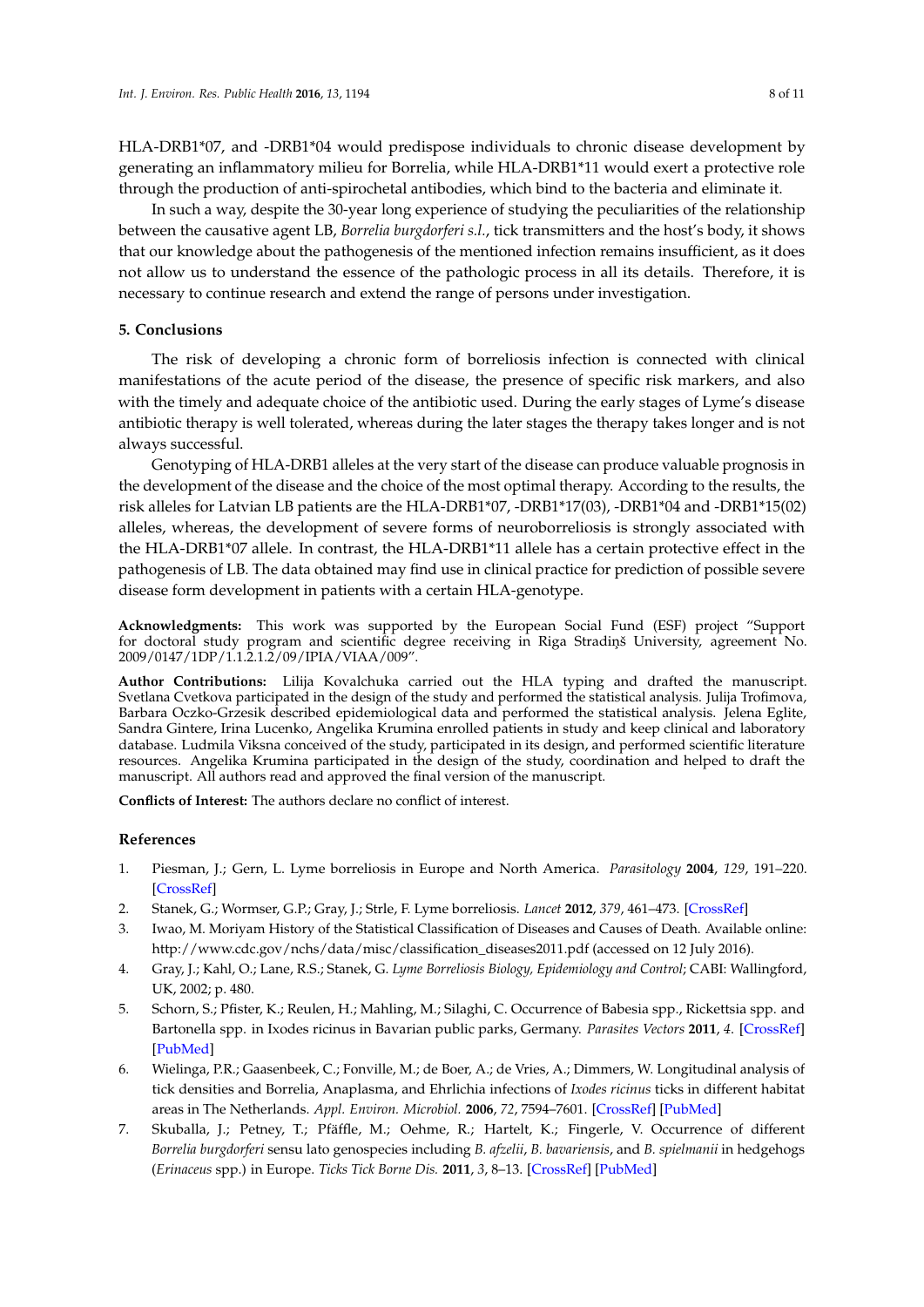- 8. Paulauskas, A.; Ambrasiene, D.; Radzijevskaja, J.; Rosef, O.; Turcinaviciene, J. Diversity in prevalence and genospecies of *Borrelia burgdorferi sensu lato* in *Ixodes ricinus* ticks and rodents in Lithuania and Norway. *Int. J. Med. Microbiol.* **2008**, *298*, 180–187. [\[CrossRef\]](http://dx.doi.org/10.1016/j.ijmm.2008.04.003)
- <span id="page-8-0"></span>9. Margos, G.; Vollmer, S.A.; Ogden, N.H.; Fish, D. Population genetics, taxonomy, phylogeny and evolution of Borrelia burgdorferi sensu lato. *Infect. Genet. Evol.* **2011**, *11*, 1545–1563. [\[CrossRef\]](http://dx.doi.org/10.1016/j.meegid.2011.07.022) [\[PubMed\]](http://www.ncbi.nlm.nih.gov/pubmed/21843658)
- <span id="page-8-1"></span>10. Wormser, G.P.; Brisson, D.; Liveris, D.; Hanincová, K.; Sandigursky, S.; Nowakowski, J.; Nadelman, R.B.; Ludin, S.; Schwartz, I. *Borrelia burgdorferi* genotype predicts the capacity for hematogenous dissemination during early Lyme disease. *J. Infect. Dis.* **2008**, *198*, 1358–1364. [\[CrossRef\]](http://dx.doi.org/10.1086/592279) [\[PubMed\]](http://www.ncbi.nlm.nih.gov/pubmed/18781866)
- <span id="page-8-2"></span>11. Casjens, S.R.; Mongodin, E.F.; Qiu, W.G.; Luft, B.J.; Schutzer, S.E.; Gilcrease, E.B.; Huang, W.M.; Vujadinovic, M.; Aron, J.K.; Vargas, L.C.; et al. Genome stability of Lyme disease spirochetes: Comparative genomics of *Borrelia burgdorferi* plasmids. *PLoS ONE* **2012**, *7*, e33280. [\[CrossRef\]](http://dx.doi.org/10.1371/journal.pone.0033280) [\[PubMed\]](http://www.ncbi.nlm.nih.gov/pubmed/22432010)
- <span id="page-8-3"></span>12. Benach, J.L.; Garcia-Monco, J.C. The worldwide saga of Lyme borreliosis. In *Borrelia. Molecular Biology, Host Interaction and Pathogenesis*; Caister Academic Press: Norwich, UK, 2010; pp. 7–26.
- <span id="page-8-4"></span>13. Heyman, P.; Cochez, C.; Hofhuis, A.; van der Giessen, J.; Sprong, H.; Porter, S.R.; Losson, B.; Saegerman, C.; Donoso-Mantke, O.; Niedrig, M.; et al. A clear and present danger: Tick-borne diseases in Europe. *Expert Rev. Anti-Infect. Ther.* **2010**, *8*, 33–50. [\[CrossRef\]](http://dx.doi.org/10.1586/eri.09.118) [\[PubMed\]](http://www.ncbi.nlm.nih.gov/pubmed/20014900)
- 14. Salman, M.; Tarrés-Call, J. Ticks and Tick-Borne Diseases. In *Geographical Distribution and Control Strategies in the Euro-Asia Region*; CABI: Wallingford, UK, 2013; p. 292.
- <span id="page-8-5"></span>15. Medlock, J.M.; Hansford, K.M.; Bormane, A.; Derdakova, M.; Estrada-Peña, A.; George, J.-C. Driving forces for changes in geographical distribution of *Ixodes ricinus* ticks in Europe. *Parasites Vectors* **2013**, *6*, 1. [\[CrossRef\]](http://dx.doi.org/10.1186/1756-3305-6-1) [\[PubMed\]](http://www.ncbi.nlm.nih.gov/pubmed/23281838)
- <span id="page-8-6"></span>16. Arsa, F.; Bormane, A.; KrumiStradina, A. Tick-borne encephalitis and Lyme borreliosis in Latvia: Epidemiological situation in 2007–2009. *Abstr. Book ESCAIDE* **2010**, *173*, 20100123.
- <span id="page-8-16"></span>17. Kovalchuka, L.; Eglite, J.; Lucenko, I.; Zalite, M.; Viksna, L.; Krumiņa, A. Associations of HLA DR and DQ molecules with Lyme borreliosis in Latvian patients. *BMC Res. Notes* **2012**, *5*, 438. [\[CrossRef\]](http://dx.doi.org/10.1186/1756-0500-5-438) [\[PubMed\]](http://www.ncbi.nlm.nih.gov/pubmed/22892251)
- <span id="page-8-7"></span>18. Statistical Data on Incidence of Infectious Diseases in Latvia. 2015. Available online: [https://www.spkc.gov.](https://www.spkc.gov.lv/lv/statistika-un-petijumi/infekcijas-slimibas/epidemiologijas-bileteni1) [lv/lv/statistika-un-petijumi/infekcijas-slimibas/epidemiologijas-bileteni1](https://www.spkc.gov.lv/lv/statistika-un-petijumi/infekcijas-slimibas/epidemiologijas-bileteni1) (accessed on 22 August 2016).
- <span id="page-8-8"></span>19. Randolph, S.E. Tick-borne disease systems emerge from the shadows: The beauty lies in molecular detail, the message in epidemiology. *Parasitology* **2009**, *136*, 1403–1413. [\[CrossRef\]](http://dx.doi.org/10.1017/S0031182009005782) [\[PubMed\]](http://www.ncbi.nlm.nih.gov/pubmed/19366480)
- <span id="page-8-10"></span>20. "Choroby zakaźne w Polsce", PZH for Years 2010–2015. Available online: [http://wzw.vipserv.org/choroby](http://wzw.vipserv.org/choroby-zakazne-polsce-2015-roku/)[zakazne-polsce-2015-roku/](http://wzw.vipserv.org/choroby-zakazne-polsce-2015-roku/) (accessed on 22 August 2016).
- <span id="page-8-11"></span>21. Hai, V.V.; Almeras, L.; Socolovschi, C.; Raoult, D.; Parola, P.; Pagès, F. Monitoring human tick-borne disease risk and tick bite exposure in Europe: Available tools and promising future methods. *Ticks Tick Borne Dis.* **2014**, *5*, 607–619. [\[CrossRef\]](http://dx.doi.org/10.1016/j.ttbdis.2014.07.022) [\[PubMed\]](http://www.ncbi.nlm.nih.gov/pubmed/25178542)
- 22. Daniel, M.; Materna, J.; Hönig, V.; Metelka, L.; Danielová, V.; Harčarik, J. Vertical distribution of the tick *Ixodes ricinus* and tick-borne pathogens in the northern Moravian mountains correlated with climate warming (Jeseníky Mts., Czech Republic). *Cent. Eur. J. Public Health* **2009**, *17*, 139–145. [\[PubMed\]](http://www.ncbi.nlm.nih.gov/pubmed/20020603)
- 23. Jaenson, T.G.T.; Jaenson, D.G.E.; Eisen, L.; Petersson, E.; Lindgren, E. Changes in the geographical distribution and abundance of the tick *Ixodes ricinus* during the past 30 years in Sweden. *Parasites Vectors* **2012**, *5*, 8. [\[CrossRef\]](http://dx.doi.org/10.1186/1756-3305-5-8) [\[PubMed\]](http://www.ncbi.nlm.nih.gov/pubmed/22233771)
- <span id="page-8-9"></span>24. Junttila, J.; Peltomaa, M.; Soini, H.; Marjamäki, M.; Viljanen, M.K. Prevalence of *Borrelia burgdorferi* in *Ixodes ricinus* ticks in urban recreational areas of Helsinki. *J. Clin. Microbiol.* **1999**, *37*, 1361–1365. [\[PubMed\]](http://www.ncbi.nlm.nih.gov/pubmed/10203487)
- <span id="page-8-12"></span>25. Maetzel, D.; Maier, W.A.; Kampen, H. *Borrelia burgdorferi* infection prevalences in questing *Ixodes ricinus* ticks (Acari: Ixodidae) in urban and suburban Bonn, western Germany. *Parasitol. Res.* **2005**, *95*, 5–12. [\[CrossRef\]](http://dx.doi.org/10.1007/s00436-004-1240-3) [\[PubMed\]](http://www.ncbi.nlm.nih.gov/pubmed/15549390)
- <span id="page-8-13"></span>26. Welc-Faleciak, R.; Kowalec, M.; Karbowiak, G.; Bajer, A.; Behnke, J.M.; Sinski, E. Rickettsiaceae and Anaplasmataceae infections in *Ixodes ricinus* ticks from urban and natural forested areas of Poland. *Parasites Vectors* **2014**, *7*, 121. [\[CrossRef\]](http://dx.doi.org/10.1186/1756-3305-7-121) [\[PubMed\]](http://www.ncbi.nlm.nih.gov/pubmed/24661311)
- <span id="page-8-14"></span>27. Overzier, E.; Pfister, K.; Herb, I.; Mahling, M.; Böck, G.; Silaghi, C. Detection of tick-borne pathogens in roe deer (*Capreolus capreolus*), in questing ticks (*Ixodes ricinus*), and in ticks infesting roe deer in southern Germany. *Ticks Tick Borne Dis.* **2013**, *4*, 320–328. [\[CrossRef\]](http://dx.doi.org/10.1016/j.ttbdis.2013.01.004) [\[PubMed\]](http://www.ncbi.nlm.nih.gov/pubmed/23571115)
- <span id="page-8-15"></span>28. Hui, K.M.; Bidwell, J.L. *Handbook of HLA Typing Techniques*; CRC Press: Boca Raton, FL, USA, 1993; p. 10.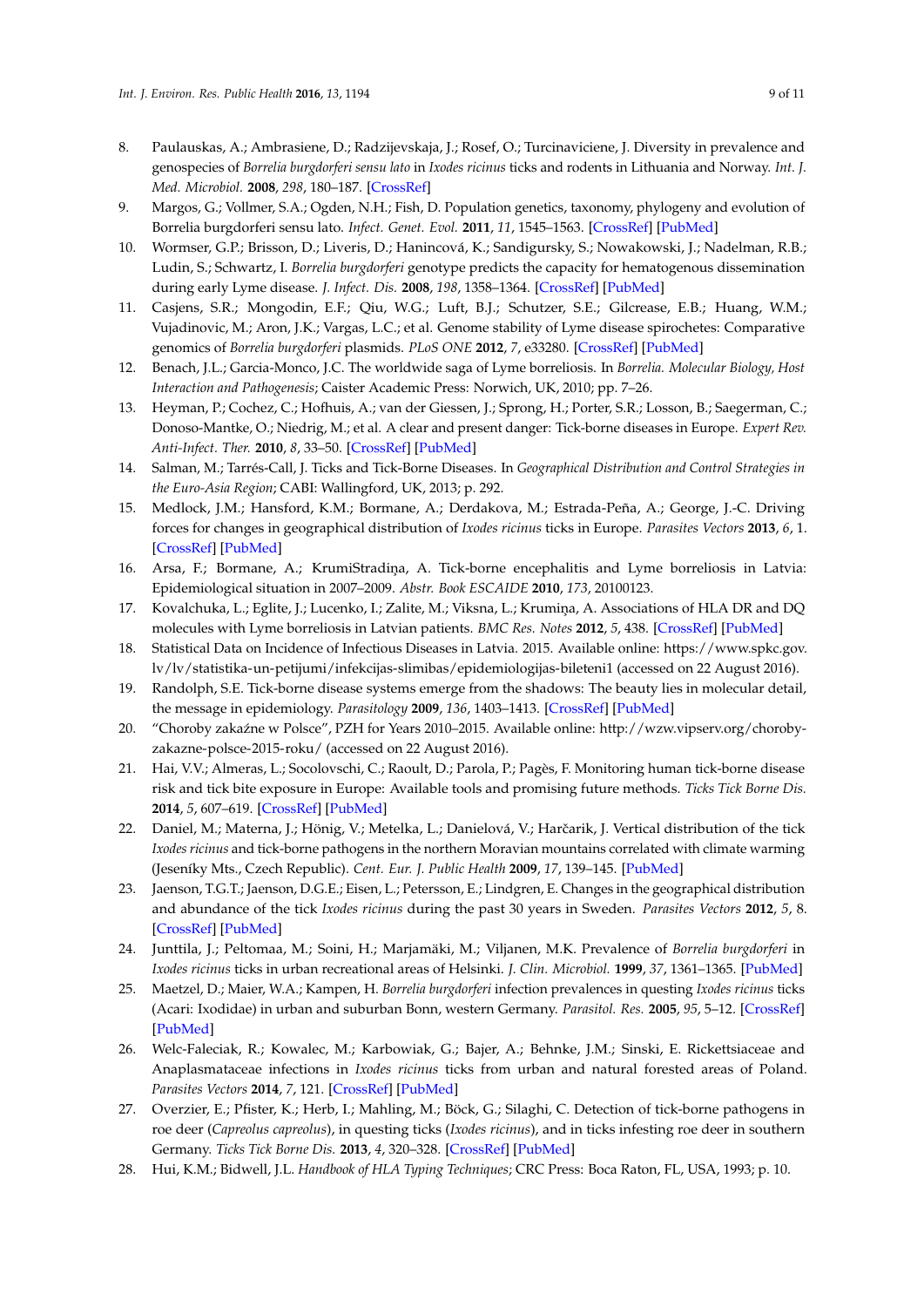- <span id="page-9-1"></span>29. Klitz, W.; Maiers, M.; Spellman, S.; Baxter-Lowe, L.A.; Schmeckpeper, B.; Williams, T.M.; Fernandez-Vina, M. New HLA haplotype frequency reference standards: High-resolution and large sample typing of HLA DR-DQ haplotypes in a sample of European Americans. *Tissue Antigens* **2003**, *62*, 296–307. [\[CrossRef\]](http://dx.doi.org/10.1034/j.1399-0039.2003.00103.x) [\[PubMed\]](http://www.ncbi.nlm.nih.gov/pubmed/12974796)
- <span id="page-9-0"></span>30. Dunn, P.P.J.; Day, S.; Williams, S.; Bendukidze, N. HLA-DQB1 sequencing-based typing using newly identified conserved nucleotide sequences in intron 1 and 2. *Tissue Antigens* **2005**, *66*, 99–106. [\[CrossRef\]](http://dx.doi.org/10.1111/j.1399-0039.2005.00445.x) [\[PubMed\]](http://www.ncbi.nlm.nih.gov/pubmed/16029429)
- <span id="page-9-2"></span>31. Categorical Data Analysis Using the SAS System. Available online: <http://www.quantitativeskills.com/sisa/> (accessed on 4 July 2016).
- <span id="page-9-3"></span>32. Kalish, R.S.; Wood, J.A.; Golde, W.; Bernard, R.; Davis, L.E.; Grimson, R.C.; Coyle, P.K.; Luft, B.J. Human T lymphocyte response to *Borrelia burgdorferi* infection: No correlation between human leukocyte function antigen type 1 peptide response and clinical status. *J. Infect. Dis.* **2003**, *187*, 102–108. [\[CrossRef\]](http://dx.doi.org/10.1086/346059) [\[PubMed\]](http://www.ncbi.nlm.nih.gov/pubmed/12508152)
- <span id="page-9-4"></span>33. Maier, B.; Molinger, M.; Cope, A.P.; Fugger, L.; Schneider-Mergener, J.; Sønderstrup, G.; Kamradt, T.; Kramer, A. Multiple cross-reactive self-ligands for *Borrelia burgdorferi*-specific HLA-DR4-restricted T cells. *Eur. J. Immunol.* **2000**, *30*, 448–457. [\[CrossRef\]](http://dx.doi.org/10.1002/1521-4141(200002)30:2<448::AID-IMMU448>3.0.CO;2-9)
- <span id="page-9-5"></span>34. Kannian, P.; McHugh, G.; Johnson, B.J.; Bacon, R.M.; Glickstein, L.J.; Steere, A.C. Antibody responses to *Borrelia burgdorferi* in patients with antibiotic-refractory, antibiotic-responsive, or non-antibiotic-treated Lyme arthritis. *Arthritis Rheum.* **2007**, *56*, 4216–4225. [\[CrossRef\]](http://dx.doi.org/10.1002/art.23135) [\[PubMed\]](http://www.ncbi.nlm.nih.gov/pubmed/18050219)
- 35. Jones, K.L.; Glickstein, L.J.; Damle, N.; Sikand, V.K.; McHugh, G.; Steere, A.C. *Borrelia burgdorferi* genetic markers and disseminated disease in patients with early Lyme disease. *J. Clin. Microbiol.* **2006**, *44*, 4407–4413. [\[CrossRef\]](http://dx.doi.org/10.1128/JCM.01077-06) [\[PubMed\]](http://www.ncbi.nlm.nih.gov/pubmed/17035489)
- 36. Strle, K.; Jones, K.L.; Drouin, E.E.; Li, X.; Steere, A.C. *Borrelia burgdorferi* RST1 (OspC Type A) genotype is associated with greater inflammation and more severe Lyme disease. *Am. J. Pathol.* **2011**, *178*, 2726–2739. [\[CrossRef\]](http://dx.doi.org/10.1016/j.ajpath.2011.02.018) [\[PubMed\]](http://www.ncbi.nlm.nih.gov/pubmed/21641395)
- 37. Meyer, A.L.; Trollmo, C.; Crawford, F.; Marrack, P.; Steere, A.C.; Huber, B.T.; Kappler, J.; Hafler, D.A. Direct enumeration of *Borrelia*-reactive CD4 T cells ex vivo by using MHC class II tetramers. *Proc. Natl. Acad. Sci. USA* **2000**, *97*, 11433–11438. [\[CrossRef\]](http://dx.doi.org/10.1073/pnas.190335897) [\[PubMed\]](http://www.ncbi.nlm.nih.gov/pubmed/11005833)
- <span id="page-9-11"></span>38. Steere, A.C.; Klitz, W.; Drouin, E.E.; Falk, B.A.; Kwok, W.W.; Nepom, G.T.; Baxter-Lowe, L.A. Antibiotic-refractory Lyme arthritis is associated with HLA-DR molecules that bind a *Borrelia burgdorferi* peptide. *J. Exp. Med.* **2006**, *203*, 961–971. [\[CrossRef\]](http://dx.doi.org/10.1084/jem.20052471) [\[PubMed\]](http://www.ncbi.nlm.nih.gov/pubmed/16585267)
- <span id="page-9-6"></span>39. Stricker, R.B. Counterpoint: Long-term antibiotic therapy improves persistent symptoms associated with Lyme disease. *Clin. Infect. Dis.* **2007**, *45*, 149–157. [\[CrossRef\]](http://dx.doi.org/10.1086/518853) [\[PubMed\]](http://www.ncbi.nlm.nih.gov/pubmed/17578772)
- <span id="page-9-7"></span>40. Wormser, G.P.; Dattwyler, R.J.; Shapiro, E.D. The clinical assessment, treatment and prevention of Lyme disease, human granulocytic Anaplasmosis, and Babesiosis: Clinical practice guidelines by the Infectious Diseases Society of America. *Clin. Infect. Dis.* **2006**, *43*, 1089–1134. [\[CrossRef\]](http://dx.doi.org/10.1086/508667) [\[PubMed\]](http://www.ncbi.nlm.nih.gov/pubmed/17029130)
- 41. Bouchard, C.; Beauchamp, G.; Nguon, S.; Trudel, L.; Milord, F.; Lindsay, L.R.; Bélanger, D.; Ogden, N.H. Associations between *Ixodes scapularis* ticks and small mammal hosts in a newly endemic zone in southeastern Canada: Implications for *Borrelia burgdorferi* transmission. *Ticks Tick Borne Dis.* **2011**, *2*, 183–190. [\[CrossRef\]](http://dx.doi.org/10.1016/j.ttbdis.2011.03.005) [\[PubMed\]](http://www.ncbi.nlm.nih.gov/pubmed/22108010)
- 42. Fraenkel, C.J.; Garpmo, U.; Berglund, J. Determination of novel Borrelia genospecies in Swedish Ixodes ricinus ticks. *J. Clin. Microbiol.* **2002**, *40*, 3308–3312. [\[CrossRef\]](http://dx.doi.org/10.1128/JCM.40.9.3308-3312.2002) [\[PubMed\]](http://www.ncbi.nlm.nih.gov/pubmed/12202571)
- <span id="page-9-8"></span>43. Kurtenbach, K.; De Michelis, S.; Sewell, H.S.; Etti, S.; Schafer, S.M.; Hails, R.; Collares-Pereira, M.; Santos-Reis, M.; Hanincova, K.; Labuda, M.; et al. Distinct combinations of Borrelia burgdorferi sensu lato genospecies found in individual questing ticks from Europe. *Appl. Environ. Microbiol.* **2001**, *67*, 4926–4929. [\[CrossRef\]](http://dx.doi.org/10.1128/AEM.67.10.4926-4929.2001) [\[PubMed\]](http://www.ncbi.nlm.nih.gov/pubmed/11571205)
- <span id="page-9-9"></span>44. Pfister, H.W.; Rupprecht, T.A. Clinical aspects of neuroborreliosis and post-Lyme disease syndrome in adult patients. *Int. J. Med. Microbiol.* **2006**, *9*, 11–16. [\[CrossRef\]](http://dx.doi.org/10.1016/j.ijmm.2005.12.003) [\[PubMed\]](http://www.ncbi.nlm.nih.gov/pubmed/16524775)
- 45. Halperin, J.J. Nervous system Lyme disease. *J. R. Coll. Phys. Edinb.* **2010**, *40*, 248–255. [\[CrossRef\]](http://dx.doi.org/10.4997/JRCPE.2010.314) [\[PubMed\]](http://www.ncbi.nlm.nih.gov/pubmed/21127770)
- <span id="page-9-10"></span>46. Fallon, B.A.; Levin, E.S.; Schweitzer, P.J.; Hardesty, D. Inflammation and central nervous system Lyme disease. *Neurobiol. Dis.* **2010**, *37*, 534–541. [\[CrossRef\]](http://dx.doi.org/10.1016/j.nbd.2009.11.016) [\[PubMed\]](http://www.ncbi.nlm.nih.gov/pubmed/19944760)
- 47. Halperin, J.J. Central nervous system Lyme disease. *Curr. Neurol. Neurosci. Rep.* **2005**, *5*, 446–452. [\[CrossRef\]](http://dx.doi.org/10.1007/s11910-005-0032-1) [\[PubMed\]](http://www.ncbi.nlm.nih.gov/pubmed/16263055)